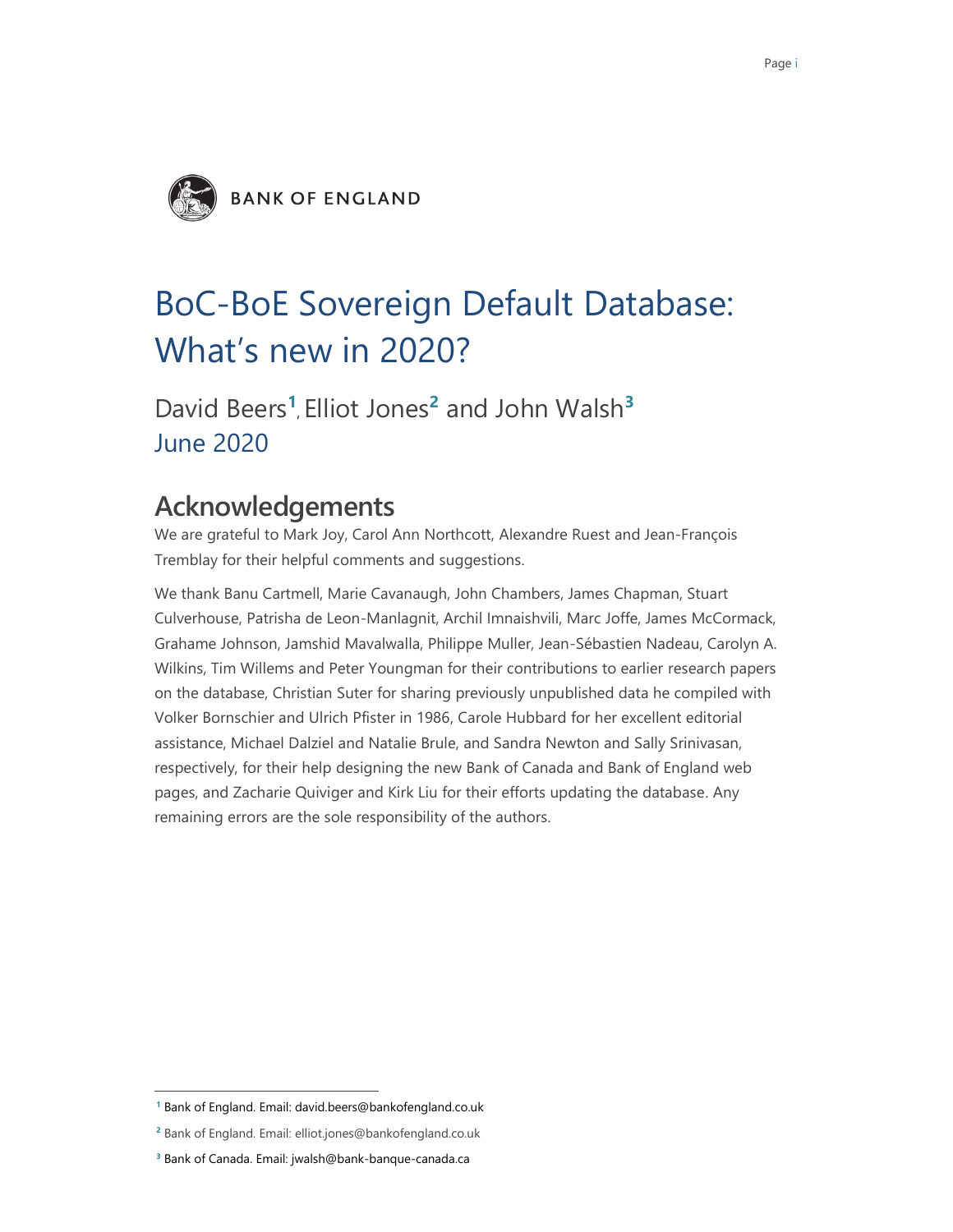# **Abstract**

The BoC–BoE database of sovereign debt defaults, published and updated annually by the Bank of Canada and the Bank of England, provides comprehensive estimates of stocks of government obligations in default. The 2020 edition includes a new section examining the scale of domestic arrears in 2018.

*Topics: Debt management; Development economics; Financial stability; International financial markets JEL codes: F34, G10, G14, G15*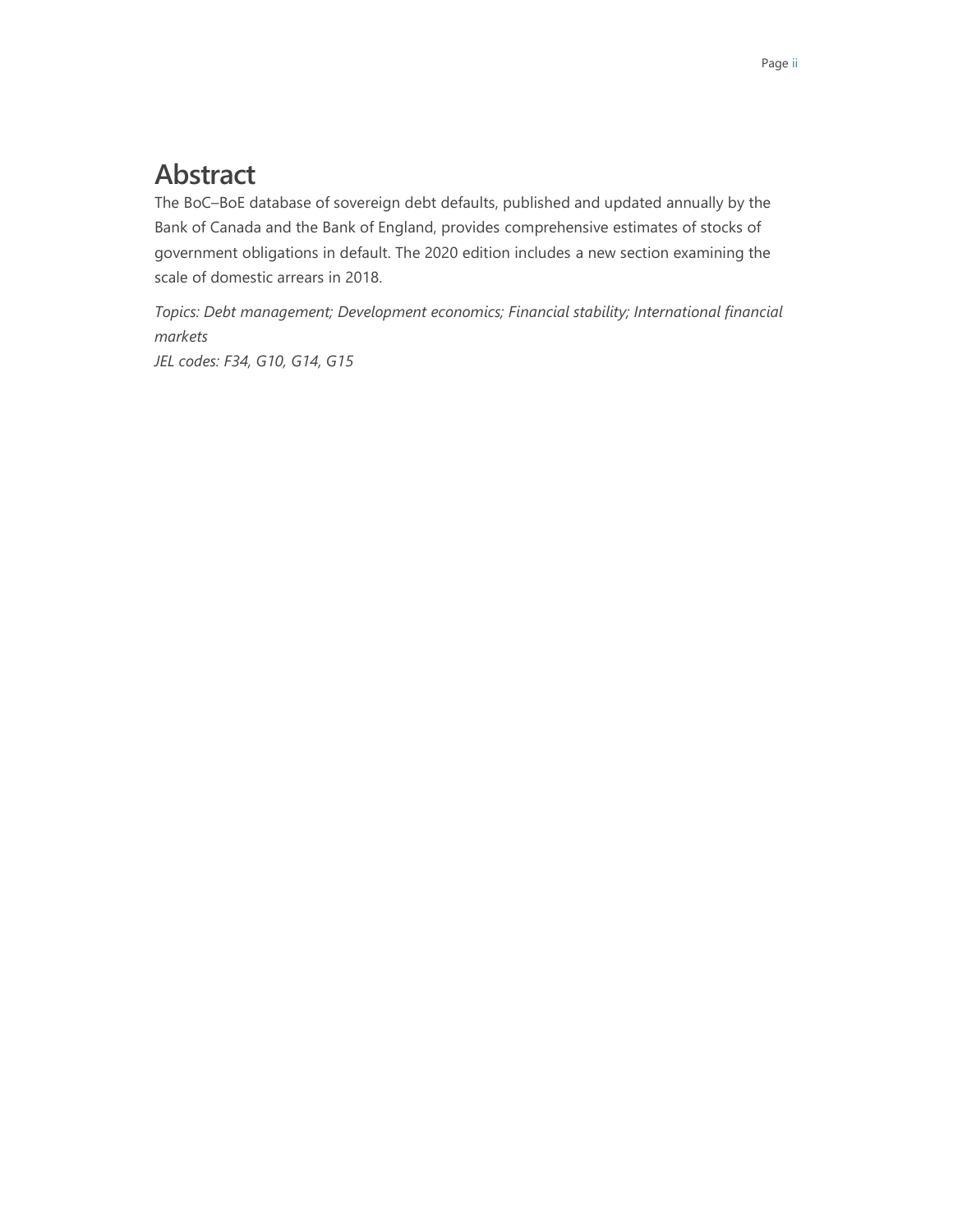## **Introduction**

Until recently, few efforts have been made to systematically measure and aggregate the nominal value of the different types of sovereign government debt in default. To help fill this gap, the Bank of Canada (BoC) developed a comprehensive [database](https://www.bankofcanada.ca/?p=212964) of sovereign defaults beginning in 2014. The database is posted on its website and updated annually in partnership with the Bank of England (BoE).

The database draws on previously published datasets compiled by various public and private sector sources. It combines elements of these, together with new information, to develop comprehensive estimates of stocks of government obligations in default. These include bonds and other marketable securities, bank loans and official loans, valued in US dollars, for the years 1960 to 2019 on both a country-by-country and a global basis.

This update of the BoC–BoE database, and future updates, will be useful to researchers analyzing the economic and financial effects of individual sovereign defaults and, importantly, the impact on global financial stability of episodes involving multiple sovereign defaults.

# **2020 findings**

Since 1960, 147 governments have defaulted on their obligations—well over half the current universe of 214 sovereigns.

Defaults had the biggest global impact in the 1980s, peaking at US\$450 billion, or 6.1 percent of world public debt, by 1990. The scale of defaults has fallen substantially since then. Over the past decade, it has ranged between 0.3 and 0.9 percent of world public debt, and in 2019 it was an estimated 0.4 percent.

As in other recent years, the distribution of defaults in 2019 is highly skewed in terms of value. Just three sovereigns—Venezuela, Puerto Rico and Sudan—accounted for 61 percent of the US-dollar value of debt in default globally, and the top 10 sovereigns in default accounted for 89 percent.

Our evidence offers a more nuanced view of earlier research on sovereign default "clusters" spikes in the number of defaults followed by sharp declines—once we take into account the debt owed to official creditors. Such defaults often take longer to resolve than defaults involving private creditors. While the US-dollar amounts can be low in absolute terms, a high number of low-income sovereigns can remain in default for long periods.

As a percentage of total government debt, shares of sovereign debt in default are skewed toward lower values. About 72 percent of observations are equal to or below 10 percent of government debt. These data provide further confirmation of sovereigns' tendency to "default selectively." Only 48 sovereigns—6 percent of observations—defaulted on shares ranging between 50 and 100 percent of the totals.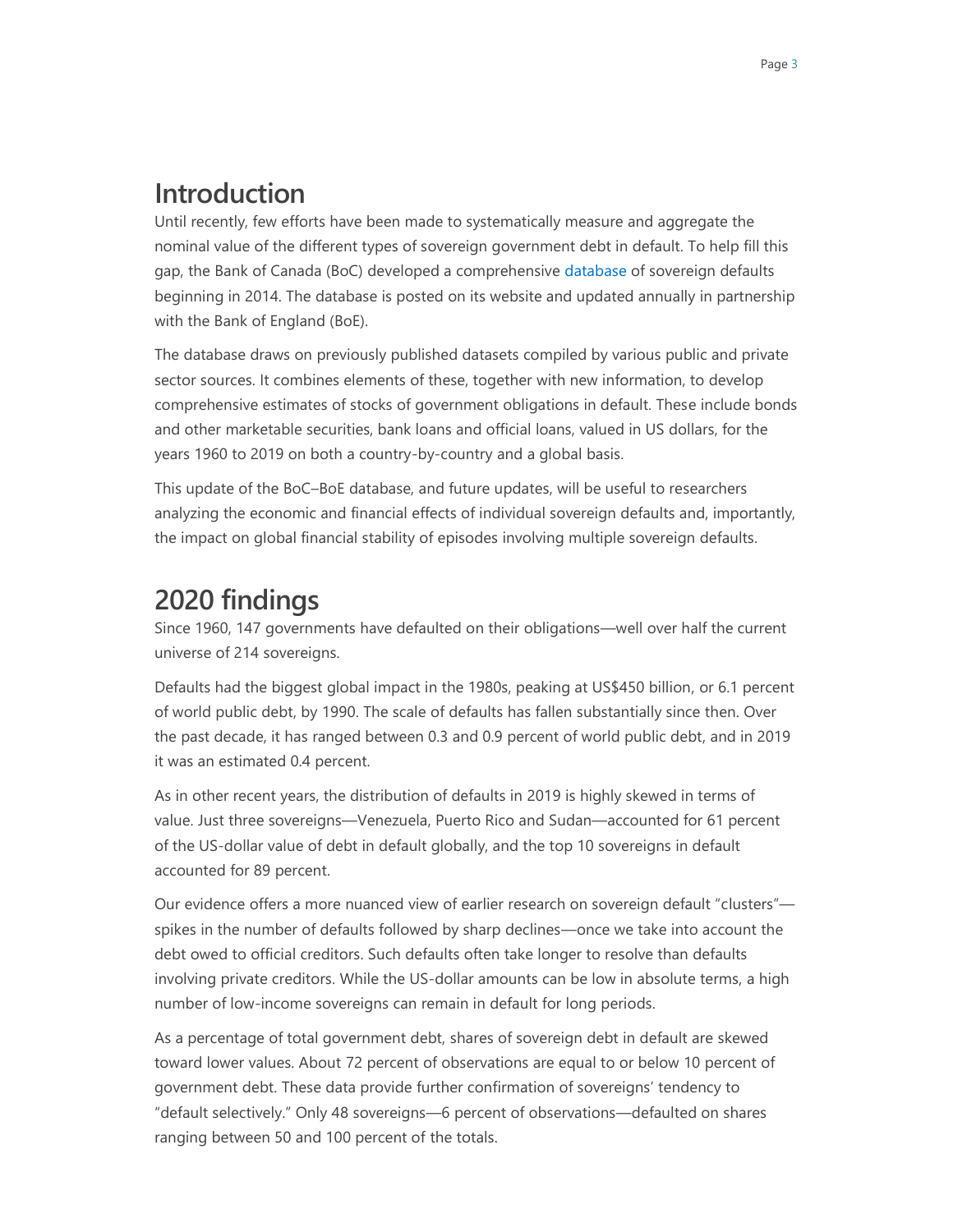Defaults involving the Paris Club group**<sup>4</sup>** of official creditors are declining in importance, but those involving other bilateral official creditors, including China, are growing.

Sovereign defaults on local currency debt are more common than sometimes assumed. Since 1960, 32 sovereigns have defaulted on local currency debt.

We conclude that defaults will pick up again in 2020 and in subsequent years. Many advanced and emerging-market economies countries are facing growing public debt burdens. And the impacts from the global shocks of COVID-19 and the oil price collapse will continue to reverberate. Because of the potential scale and number of defaults, resolving them will test existing sovereign debt workout mechanisms—probably to an extent not seen since the debt crisis of developing countries in the 1980s.

In this year's update, our first estimate puts the total value of sovereign debt in default at US\$295.6 billion in 2019, down sharply from the revised total of US\$395.9 billion in 2018. The data by major creditor categories show that last year's decline mainly reflected lower defaults affecting "other official creditors." **<sup>5</sup>** This category had been boosted in 2018 by Greece's restructuring of US\$111 billion in official debt (from the European Stability Mechanism and other EU partners), which dropped out of the 2019 total.**<sup>6</sup>**

Foreign currency bonds in default rose by US\$14 billion to nearly US\$102 billion. This reflects:

- a first-time default by Barbados
- the restructuring of Argentina's bonds governed by local law and Mozambique's bonds governed by foreign law
- **higher interest arrears from ongoing bond defaults by Venezuela and Puerto Rico**<sup>7</sup>

In contrast, local currency debt in default fell from US\$5.9 billion to US\$4.2 billion. A jump in Argentina's restructured debt was more than offset by Barbados' debt restructuring in 2018, which dropped out of the total. Meanwhile, identified Paris Club loans in default declined, as did loans due to China and to foreign banks. The values of defaulted debt in other creditor categories changed little.

The other main changes in this update are:

- additional data for defaults on China's official loans since 2000
- updated annual data (where available) for each country's total central government debt

**<sup>4</sup>** For more information, see the Paris Clu[b website.](http://www.clubdeparis.org/)

**<sup>5</sup>** This category excludes the International Monetary Fund (IMF), the International Bank for Reconstruction and Development (IBRD), the International Development Association (IDA), the Paris Club and China.

**<sup>6</sup>** For more details, see Chart 2.

**<sup>7</sup>** Smaller defaults involve not-yet-completed exchanges of old Argentine defaulted bonds and non-performing bonds issued by Nauru and Zimbabwe.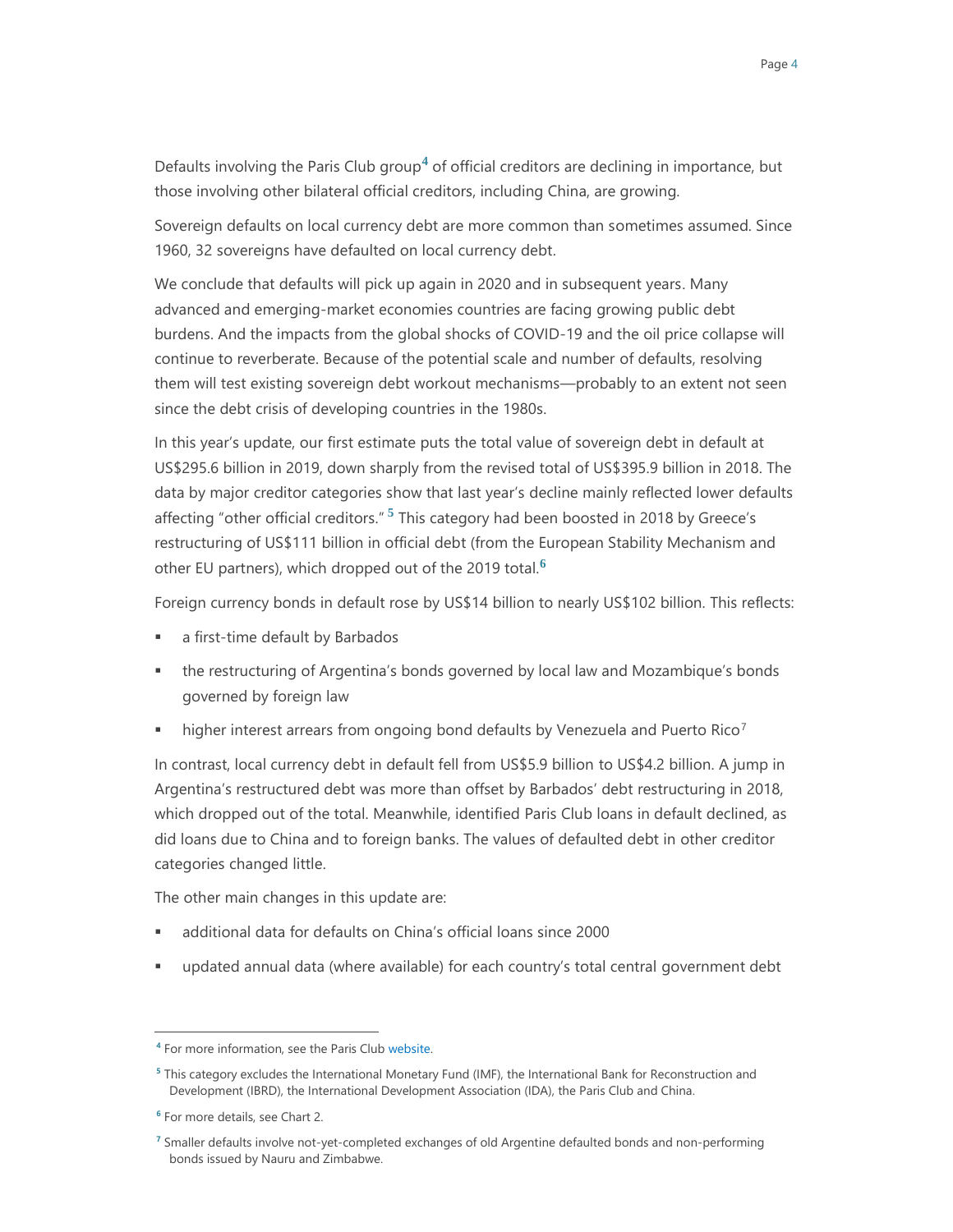- minor revisions of country and aggregate default data for 1960–2018
- a new section examining the scale of domestic arrears in 2018, with data included in the DOMARS tab at the bottom of the main database spreadsheet
- updates of two other tabs—DATA provides a downloadable format for the global and country default data, and DEBTOTAL provides country data on total government debt stocks

# **Incorporating domestic arrears in the sovereign default database**

From the inception of the BoC–BoE database in 2014, its coverage has been based on a broad definition of sovereign default—one that tracks both interruptions of scheduled debt service and changes in debt payment terms that result in creditor losses. For defaults involving private creditors, this includes marketable debt denominated in foreign and local currency. Still, other government fiscal actions suggest that the sovereign default perimeter should be extended further. Notably, there is substantial evidence that late payments by governments for goods and services—called domestic, fiscal or expenditure arrears—also create obligations to domestic creditors that are effectively in default and must ultimately be resolved.

Both the definition and the determination of domestic arrears are relatively straightforward, at least in theory (Flynn and Pessoa 2014). Arrears are generally defined as any overdue payments for legally mandated or contractually required expenditures, including pensions, salaries, other services and capital outlays. The time frame in which late payments become arrears is typically governed by local law—most often penalties and interest charges can accrue when payments are late by more than 30 or 90 days. When arrears accumulate over a number of years or their legality is disputed governments and their creditors usually rely on domestic courts or ad hoc tribunals to reconcile and confirm claims before resolving them. Once finalized, these obligations are settled by some combination of cash payments and the issuance of new debt to creditors. Given the often extended time frame between when arrears emerge and when they are settled, it is clear that the domestic creditors involved incur material losses. Like conventional sovereign debt, however, outright repudiations of domestic arrears appear to be relatively rare.**<sup>8</sup>**

The clearance of arrears, and the adoption of polices to discourage them from recurring, are frequently objectives of the International Monetary Fund's (IMF) country programs. This is not surprising, given the adverse impact that government arrears have on private sector activity in

**<sup>8</sup>** Currency confiscations documented in the [BoC-BoE database](https://www.bankofcanada.ca/?p=212964) could be vehicles for at least partial repudiation of arrears.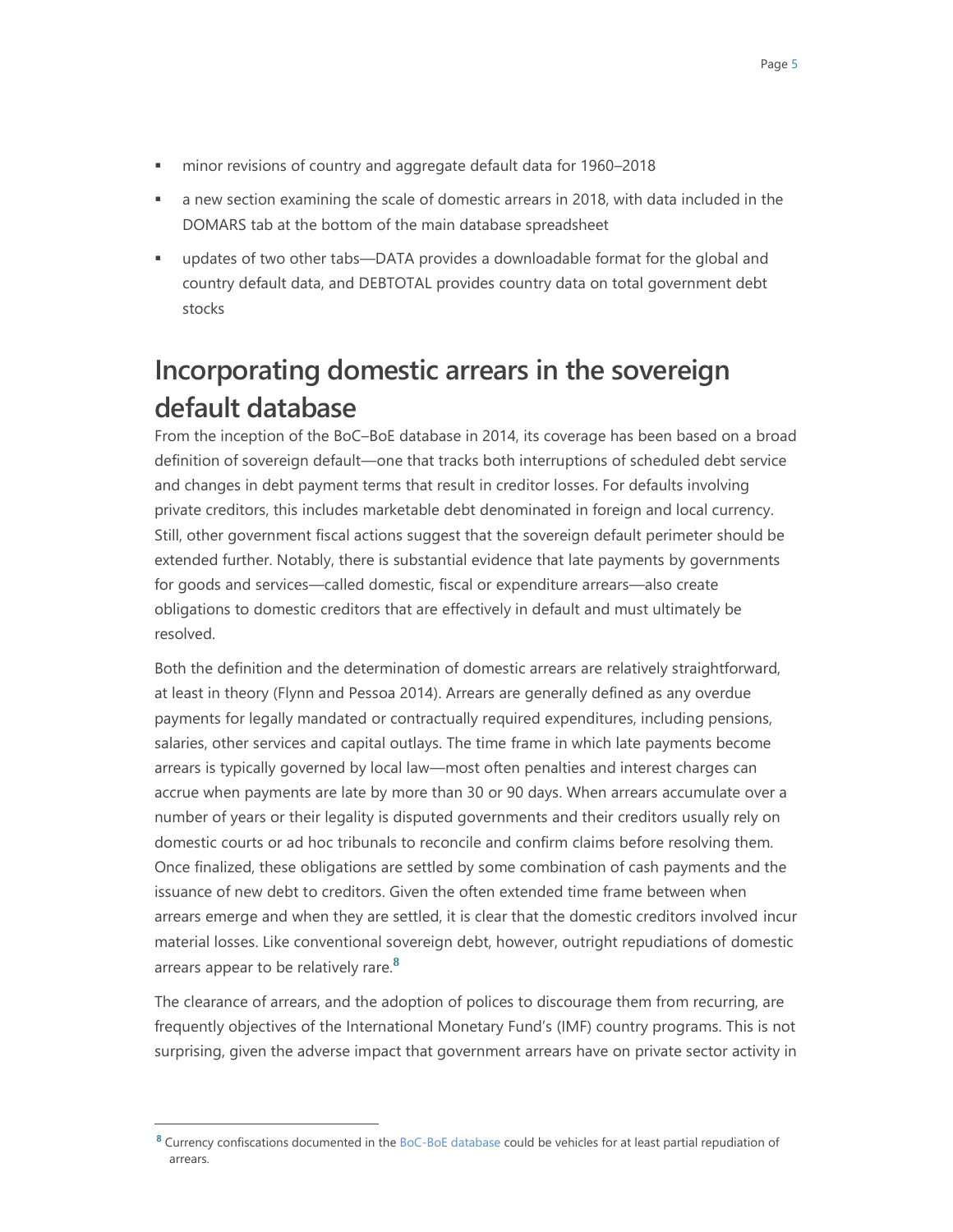affected countries.**<sup>9</sup>** But at the same time, IMF documents highlight that domestic arrears, like conventional sovereign defaults, often persist and recur. And like conventional defaults, arrears involve a broad spectrum of developing, emerging-market and (although less frequently) high-income sovereigns.

Until recently, the published IMF data on domestic arrears had limitations. The data reported usually identified *flows* of arrears, not *stocks*, based on government estimates subject to change. Moreover, since the IMF rarely reported estimated stocks of arrears, comparisons with the value of conventional sovereign debt in default were challenging. But IMF practice has changed: it now regularly reports domestic arrears data on a stock basis and explicitly incorporates them into the data on public debt. As a result, we can begin to compare data on arrears with the conventional defaults we currently report in the BoC–BoE sovereign default database.

**Table 1** highlights the 2018 domestic arrears data we compiled for 51 sovereigns from recent IMF Article IV and program documents.**<sup>10</sup>** It includes the US-dollar value of stocks of arrears and their shares of each country's gross domestic product (GDP) and public debt. As noted above, in the 2020 BoC–BoE database, the new 2018 domestic arrears dataset is available in a separate tab, DOMARS, at the bottom of the downloadable spreadsheet. We plan to track arrears annually for each sovereign that incurs them in a new "domestic arrears" category of the database. We will also include arrears data we are able to gather for earlier years. With this wider coverage, we have two aims: first, to provide a more comprehensive picture of the scale of historical sovereign debt in distress; and, second, to evaluate whether domestic arrears are best viewed as a coincident indicator or as a driver of conventional sovereign defaults.

<sup>9</sup> For a recent discussion, see P. N'Diaye et al., "Background Paper: Annex Chapter 3—Domestic Arrears in SSA," Regional Economic Outlook: Sub-Saharan Africa, International Monetary Fund (October 2019): 27–58.

**<sup>10</sup>** The relevant sources are included in the country listings in the appendix of the *BoC–BoE Sovereign Default Database: Methodology, Assumptions and Sources*.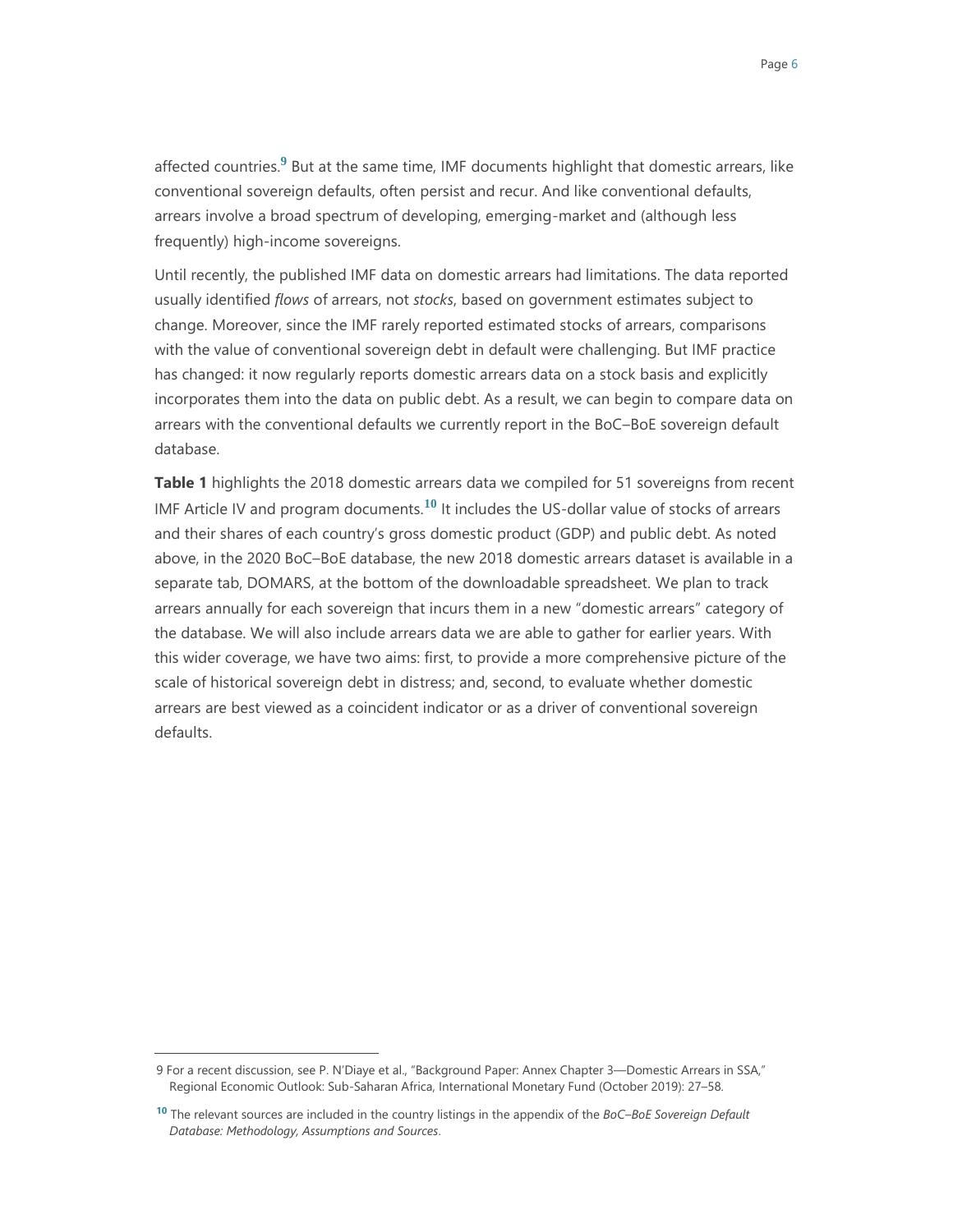#### Our main findings on the 2018 data:

#### Table 1: Domestic arrears, 2018

| <b>Fiscal arrears</b>    | % GDP | <b>Stock of arrears</b> | Arrears/public |
|--------------------------|-------|-------------------------|----------------|
| 2018                     |       | (\$ millions)           | debt (%)       |
|                          |       |                         |                |
| Albania                  | 1.8   | 271                     | 2.6            |
| Angola                   | 4.4   | 4100                    | 4.1            |
| Argentina                | 0.1   | 317                     | 0.1            |
| <b>Barbados</b>          | 12.0  | 610                     | 9.5            |
| <b>Benin</b>             | 0.2   | 34                      | 0.6            |
| <b>Burkina Faso</b>      | 0.8   | 115                     | 1.9            |
| Cameroon                 | 2.3   | 900                     | 5.9            |
| Central African Rep.     | 3.9   | 89                      | 7.8            |
| Chad                     | 2.2   | 246                     | 4.6            |
| Comoros                  | 1.8   | 21                      | 8.6            |
|                          | 14.5  | 1691                    | 16.5           |
| Congo, Rep.              | 6.6   | 3109                    | 43.1           |
| Congo, DR                | 0.2   |                         |                |
| Cote d'Ivoire            |       | 98                      | 0.4            |
| Curaçao                  | 0.5   | 16                      | 0.9            |
| Ecuador                  | 1.0   | 1127                    | 2.3            |
| <b>Equatorial Guinea</b> | 9.0   | 1236                    | 20.8           |
| Gabon                    | 3.0   | 510                     | 5.0            |
| Gambia                   | 1.8   | 29                      | 2.1            |
| Guinea                   | 1.6   | 192                     | 4.2            |
| Guinea-Bissau            | 12.2  | 174                     | 18.9           |
| <b>Honduras</b>          | 1.1   | 261                     | 2.7            |
| Iran                     | 20.0  | 89211                   | 62.2           |
| Iraq                     | 1.3   | 2915                    | 2.6            |
| Jamaica                  | 0.3   | 50                      | 0.3            |
| Jordan                   | 0.5   | 196                     | 0.5            |
| Kenya                    | 1.0   | 879                     | 1.7            |
| Laos                     | 1.3   | 236                     | 2.3            |
| Lesotho                  | 2.0   | 54                      | 4.5            |
| Liberia                  | 3.4   | 110                     | 8.5            |
| Madagascar               | 0.5   | 71                      | 1.3            |
| Malawi                   | 1.4   | 98                      | 2.1            |
| Mali                     | 0.3   | 52                      | 0.8            |
| Moldova                  | 0     | 3                       | 0.1            |
| Mozambique               | 0.75  | 108                     | 0.8            |
| Nauru                    | 43.9  | 49                      | 21.7           |
| Nicaragua                | 3.8   | 0                       | 0.0            |
| Niger                    | 1.8   | 167                     | 3.3            |
| Pakistan                 | 2.6   | 8092                    | 3.6            |
| Panama                   | 2.3   | 1500                    | 5.1            |
| <b>St. Maarten</b>       | 2.9   | 28                      | 5.4            |
| Sao Tome                 | 8.7   | 37                      | 11.7           |
| Senegal                  | 0.7   | 164                     | 1.1            |
| Sierra Leone             | 1.0   | 416                     | 16.2           |
| Somalia                  | 1.5   | 69                      | 1.4            |
| South Sudan              | 7.3   | 254                     | 17.5           |
| Sudan                    | 0.6   | 220                     | 0.3            |
| Sri Lanka                | 0.6   | 533                     | 0.7            |
| Suriname                 | 4.0   | 137                     | 5.5            |
| Uganda                   | 3.0   | 843                     | 7.3            |
| Zambia                   | 1.5   | 401                     | 1.9            |
| Zimbabwe                 | 0.5   | 108                     | 1.4            |
|                          |       |                         |                |
| <b>Totals</b>            | 4.8   | \$122,148               | 7.6            |

- In aggregate, the stock of identified domestic arrears was sizable in 2018, amounting to US\$122 billion, 4.8 percent of the group's GDP and 7.6 percent of its public debt.
- By comparison, global defaults on conventional sovereign debt in that year totalled US\$396 billion. Excluding Greece's exceptional reprofiling of its official debt, defaults amounted to US\$285 billion.
- Consequently, identified arrears in 2018 were equivalent to 31 percent of all conventional debt then in default; excluding Greece, they were 43 percent.
- Domestic arrears are correlated with conventional defaults: over half of the sovereigns in default in 2018 also had domestic arrears.
- As a share of public debt, arrears ranged widely in 2018—from 0.1 percent (Argentina) to 62.1 percent (Iran).
- For 9 sovereigns, their share of domestic arrears in public debt exceeded 10 percent; for 10 others the share ranged between 5 and 10 percent.
- The actual scale of domestic arrears in 2018 was almost certainly higher globally, as the data do not cover all potential cases. For example, neither Lebanon nor Venezuela, where arrears in 2018 may have been and could still be substantial, report them to the IMF. In Lebanon's case, this may change if its request for an IMF Fund program proceeds.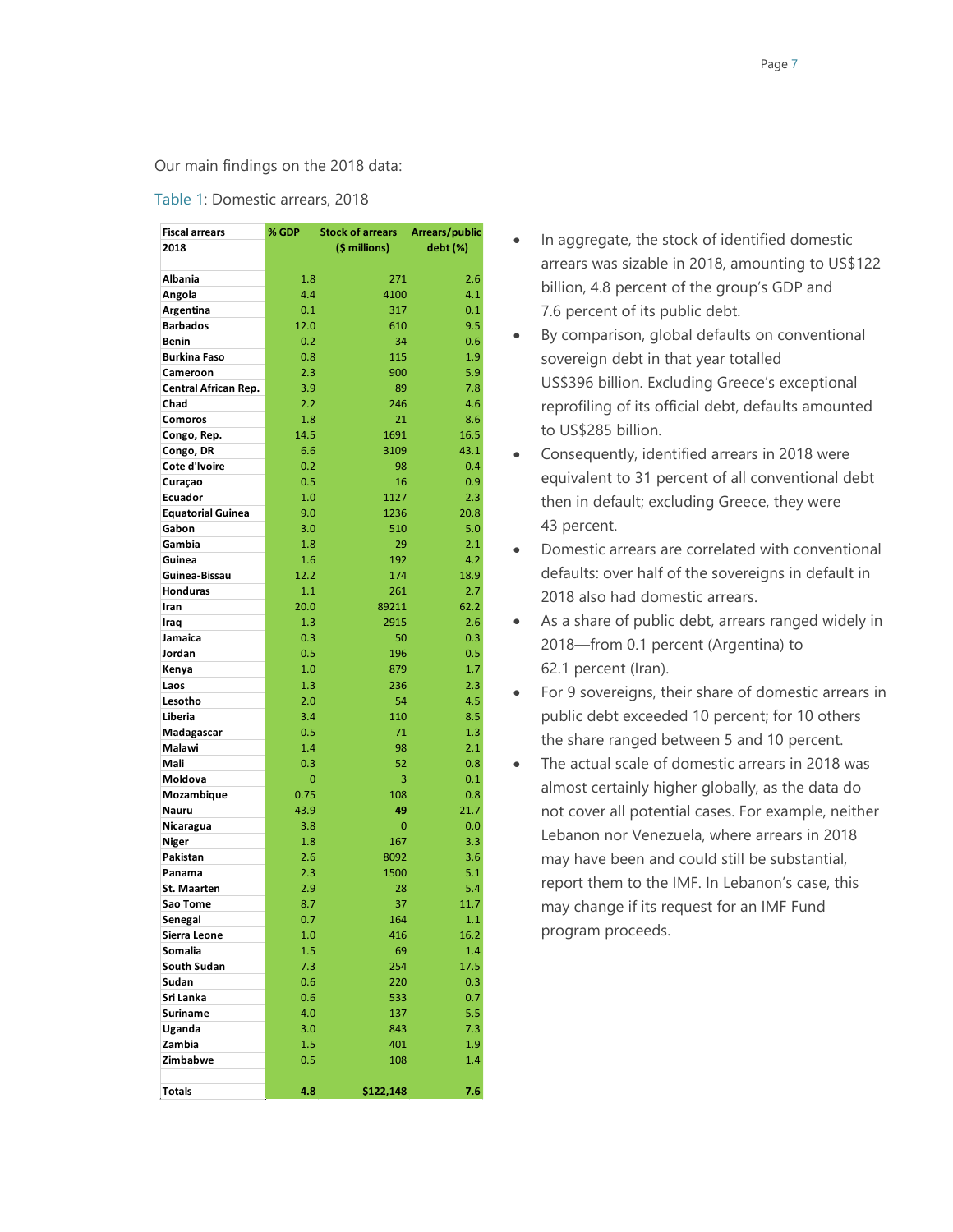### **Sovereign defaults in historical perspective**

The BoC–BoE database and its future updates are helpful to researchers analyzing the economic and financial effects of sovereign defaults on debt owed to official and private creditors from 1960 onward. The dataset is particularly useful since it facilitates comparisons of the scale of individual and multiple default events with earlier episodes. As such, it can contribute to our understanding of ongoing risks to global financial stability. In the commentary that follows, we highlight some of the most noteworthy trends.

From the historical record, we know that for nearly 200 years the story of sovereign defaults has centred mainly, though not exclusively, on foreign currency bonds and other marketable securities.<sup>11</sup> Cross-border bond financing for governments emerged in the 1820s, when newly independent states in Latin America and other regions, as well as some longer-established sovereigns, began issuing bonds denominated in foreign currency in European financial centres. Defaults soon followed on a substantial scale and persisted well into the 20th century. Defaults on debt denominated in local currency also occurred, but, from the evidence available for the pre-1960 era, they appear to have been less frequent (Reinhart and Trebesch 2014).

After the Second World War, because of pervasive national controls on capital movements, cross-border bond issuance by governments fell to low levels, as did defaults, and both remained low over nearly four decades. For a relatively brief period, in the 1970s and 1980s, foreign currency–denominated loans by banks eclipsed bonds in importance. Many developing and Eastern European countries defaulted on bank loans in the 1980s and 1990s, leading to creditor losses. The banks' subsequent exit from this business, in turn, resulted in many low- and middle-income sovereigns regaining access to cross-border bond markets in the 1990s. That access continues to this day.

The period since the 1990s is also noteworthy because of growing cross-border investments in the market debt denominated in the local currency of emerging-market sovereigns. **<sup>12</sup>** This development was a factor in a number of defaults involving such sovereigns as Russia and Argentina, where restructurings of their foreign currency bonds were also involved. These defaults on foreign currency bonds, though also increasing, nonetheless remain well below their pre–Second World War historical peaks.

**Chart 1** provides a snapshot of trends in defaults on foreign currency bonds and bank loans from 1820 to 2019.<sup>13</sup> Because of limited historical data on bonds for much of this period, we calculate unweighted default *rates*, that is, governments in default as a percentage of *all*

**<sup>11</sup>** This section of our updated report draws in part on previous work published by Beers and Chambers (2006), Cruces and Trebesch (2011), Rieffel (2003), Reinhart and Rogoff (2009) and Suter (1992).

**<sup>12</sup>** For further commentary about sovereign defaults on local currency debt, see "How Frequently do Sovereigns Default on Local Currency Debt?"

**<sup>13</sup>** The data in Chart 1 are based partly on data previously published by Beers and Chambers (2006).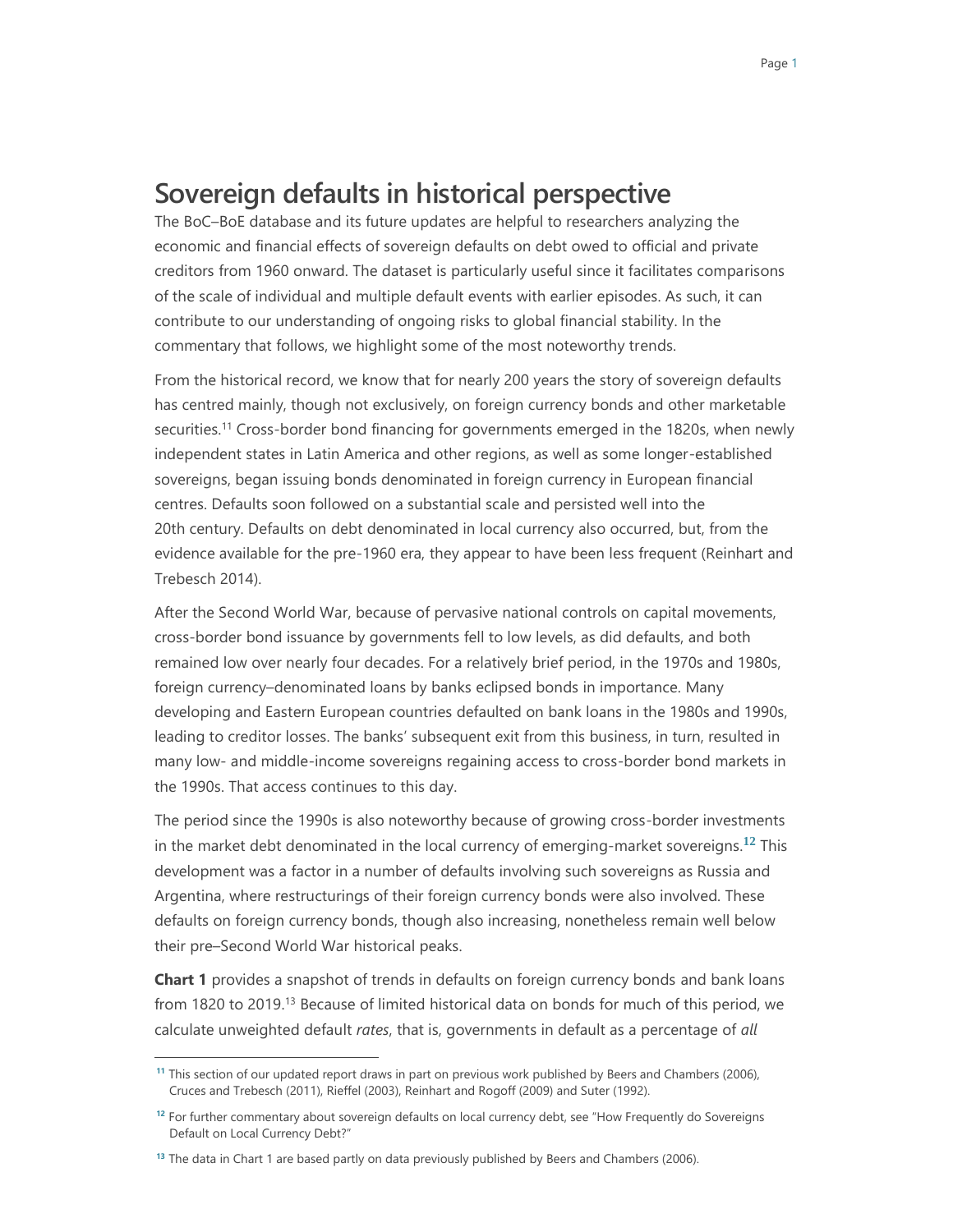governments.<sup>14</sup> For bonds, three peak default periods stand out—from the 1830s through the 1850s, when default rates exceeded 25 percent; in the 1870s, when default rates averaged 18 percent; and in the 1930s, when they reached 21 percent. Of note, too, is the sharp decline in bond defaults after the Second World War that persisted through the 1980s. The resolution of many pre-war bond defaults was the main driver of the fall in the default rate. At the same time, the fragmentation of the early post–Second World War cross-border financial markets limited bond market access to only the most creditworthy borrowers, and so defaults on new issues were low.



Before the Second World War, sovereign defaults on official loans played only an intermittent role. Then, after 1945, lending to governments by the IMF and other newly established multilateral institutions (MLIs) quickly gained prominence. These institutions, as well as national export credit and development agencies, were launched in part to fill perceived gaps in public finance left by the shrinkage in the cross-border bond markets. They increasingly targeted loans to the governments of developing countries on concessional terms, and initially defaults on official loans were low.

By the 1980s, however, the sharp rise in sovereign defaults on foreign currency bank loans shown in **Chart 1** was accompanied by growing defaults on loans from official creditors. Even arrears on IMF loans surfaced, although their size was minor compared with defaults to other creditors. The factors driving both bank loans and official loans into default were often closely linked, due to the adverse fiscal impact in many countries from the spike in world oil prices and in US short-term interest rates. The latter directly influenced the cost of syndicated bank

l

**<sup>14</sup>** By our count, the total number of sovereigns globally was 36 in 1820, 65 in 1900, 105 in 1950 and 214 in 2019. Reinhart and Rogoff (2009) have calculated historical sovereign default rates weighted by estimated aggregated GDP. However, because of reliability issues relating to pre–Second World War national income data in many countries, we have not replicated this approach here.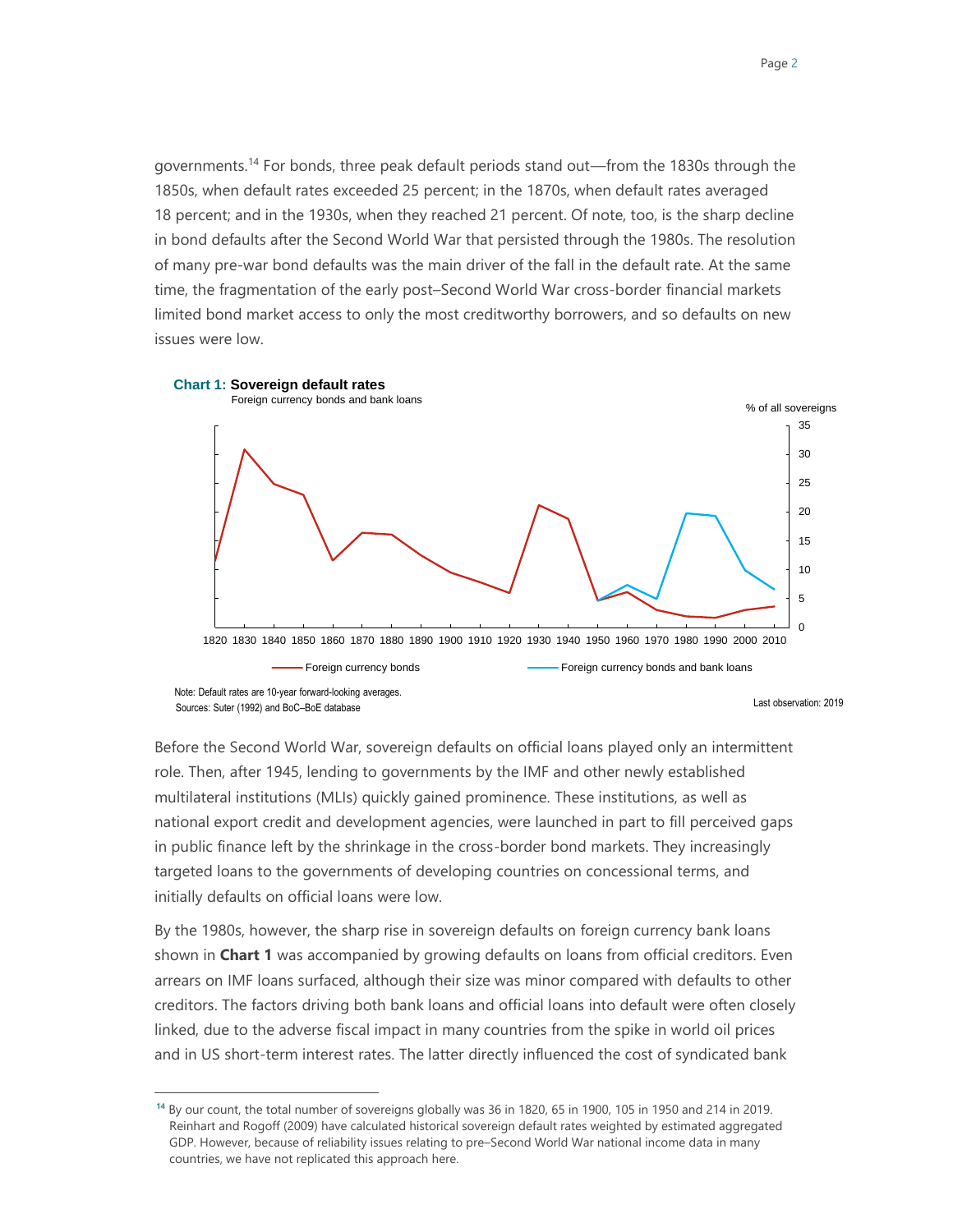loans contracted by many sovereign borrowers and helped ratchet up the real burden of their public debt. Sovereign debt in default reached US\$450 billion by 1990, with debt owed to official creditors accounting for about 21 percent of the total (**Chart 2**). By 1995, the share of official creditor debt exceeded 50 percent.



Many of the defaults on official loans continued for long periods because of the borrowers' internal economic and political difficulties and the reluctance of creditors to reschedule loans. However, by the 1980s, official debt restructurings led by the Paris Club became a frequent occurrence. Yet defaults on official debt persisted. This logjam eased beginning in the mid-1990s, thanks in part to the multilateral Heavily Indebted Poor Countries (HIPC) Initiative, launched with strong support from the IMF and the World Bank (IMF 2016a).

Under the program, now nearing completion, 39 low-income governments became eligible for substantial reductions in their official debt linked to the implementation of agreed-upon economic policy reforms.<sup>15</sup> Bilateral official creditors wrote off much of the debt, while the IMF and other MLIs also agreed to participate through the Multilateral Debt Relief Initiative.<sup>16</sup>

**<sup>15</sup>** Somalia began receiving HIPC debt relief in 2020. Two other sovereigns—Eritrea and Sudan—remain eligible but have not yet commenced the process.

**<sup>16</sup>** Government donors funded write-offs of IMF and MLI loans, which under the Multilateral Debt Relief Initiative can reach 100 percent, to avoid damaging the institutions' balance sheets and weakening their preferred creditor status.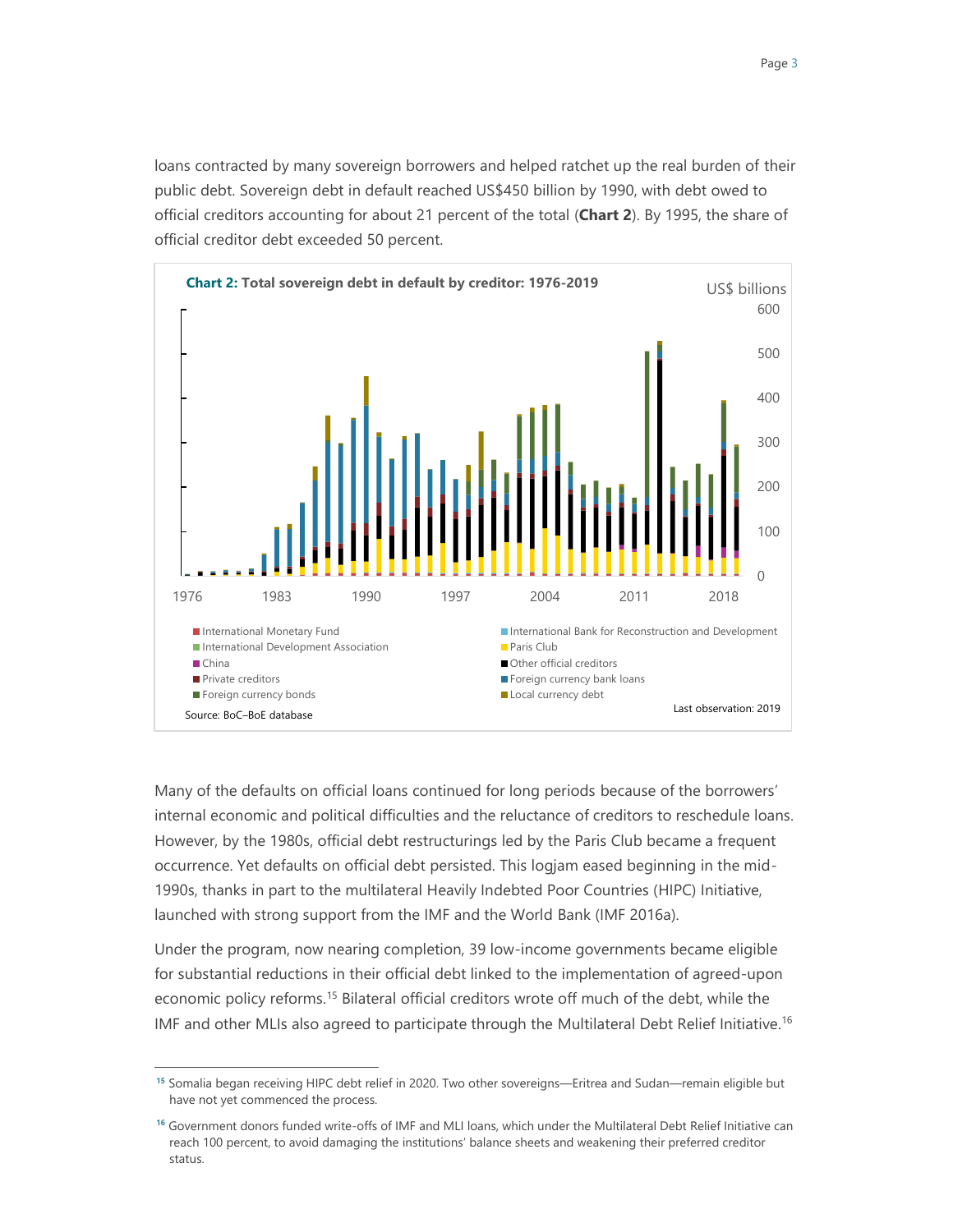As a result, the dollar amounts of IMF, World Bank, Paris Club and other official (apart from China) debt in default have fallen in most years since 2006 (**Chart 2**).

That said, three recent developments are worth highlighting. One is the spike in problematic official debt that occurred in 2013 and again in 2018 (**Chart 2**). In the first instance, the spike resulted from the restructuring (without any interruption of scheduled debt service) of loans to Greece, Ireland and Portugal agreed to by their EU partners.<sup>17</sup> While fiscal pressures in the euro area have eased since then, Greece is a partial exception, as reflected in the delay in its payment of US\$2.2 billion to the IMF in 2015 and the restructuring of another US\$110.9 billion of official debt following the completion of its stabilization program in 2018.**<sup>18</sup>**

The second noteworthy development is that defaults persist in the majority of HIPC countries, amounting to about US\$21 billion in 2019 (**Chart 3**), their second-highest level since 2010. This is partly due to the slow pace at which some non–Paris Club official creditors are implementing debt relief. Official creditor holdouts may be less well known than litigious holdout bondholders but, like them, can also delay the resolution of defaulted debt. Increasingly, however, it is evident that some sovereigns are also defaulting on new loans contracted from official and private creditors after they received HIPC debt relief.<sup>19</sup>

A third development is the sea change underway in the composition and scale of bilateral official lending. Since the 1980s, sovereign debt owed to bilateral official and private creditors has generally been restructured according to the "comparability of treatment" principles set by the Paris Club.**<sup>20</sup>** Despite occasional frictions with other official creditors, and with bank creditors and bondholders, these arrangements have been broadly effective in resolving sovereign defaults.

**<sup>17</sup>** For Greece, creditors reduced interest rates and charges and deferred debt service. They also extended average maturities of European Union or euro area official loans to Greece, Ireland and Portugal by up to seven years. These official debt restructurings are consistent with our definition of sovereign defaults because they result in creditor losses in present-value terms.

**<sup>18</sup>** See Khan and Brunsden (2018) for details about Greece's 2018 restructuring of official debt agreed to with euro area official creditors.

**<sup>19</sup>** For example, two HIPC sovereigns—the Republic of Congo and Mozambique—defaulted on US\$2.8 billion of bonds and bank loans between 2016 and 2019, and in 2020 Congo signalled its intent to pursue a broad debt restructuring.

**<sup>20</sup>** Comparability of treatment refers here to the principle that any debt relief the Paris Club provides to sovereigns should be broadly replicated by other bilateral official and private creditors.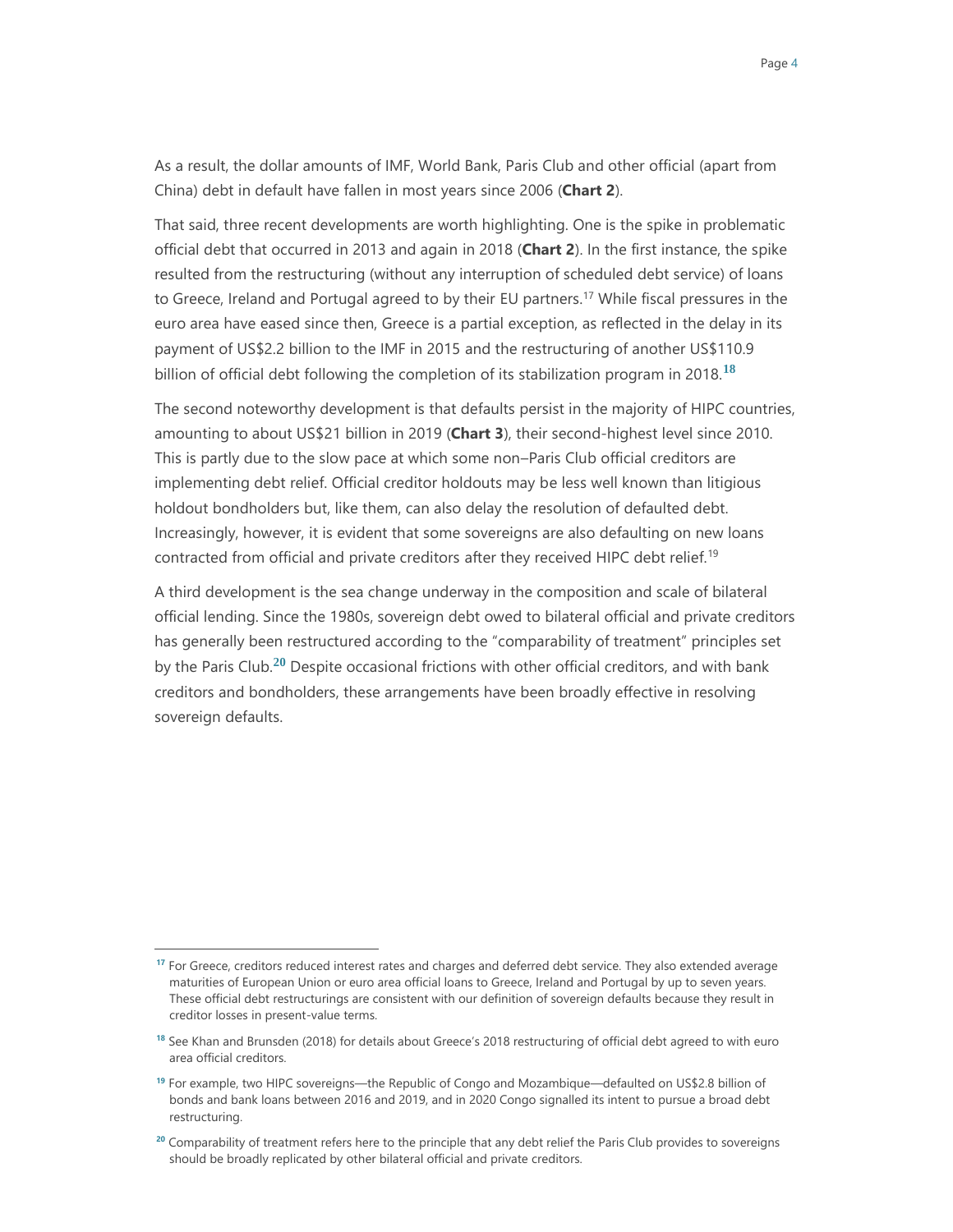

**Chart 3: Sovereign debt in default, by debtor**

 $\overline{a}$ 

The issue now, however, is that the Paris Club no longer represents all the large bilateral official creditors. With some members placing more emphasis on grants, its stock of loans to emerging-market and developing economies—US\$317 billion in 2019—has been relatively static in recent years. By contrast, bilateral loans from China, India and the Gulf states have grown sharply and, in aggregate, are now larger than those of the Paris Club (Hurley, Morris and Portelance 2018). However, these "new" official creditors have not yet formally joined the Paris Club.**<sup>21</sup>**

In this context, China's bilateral official lending has generated particular interest. According to independent estimates, its Belt and Road Initiative (BRI), launched in 2013, could result in US\$1 trillion or more of new financing by 2027 (PricewaterhouseCoopers 2016; Morgan Stanley 2018). Emerging-market and low-income sovereigns are the largest BRI recipients. The available data on defaulted Chinese official loans indicate that, since 2010, they have increased relative to those in the Paris Club (**Chart 4**) and, at times, overlap with them.

**<sup>21</sup>** However, China, India, Abu Dhabi, Kuwait and a few other governments have participated in some Paris Club meetings on an ad hoc basis (Paris Club 2020b).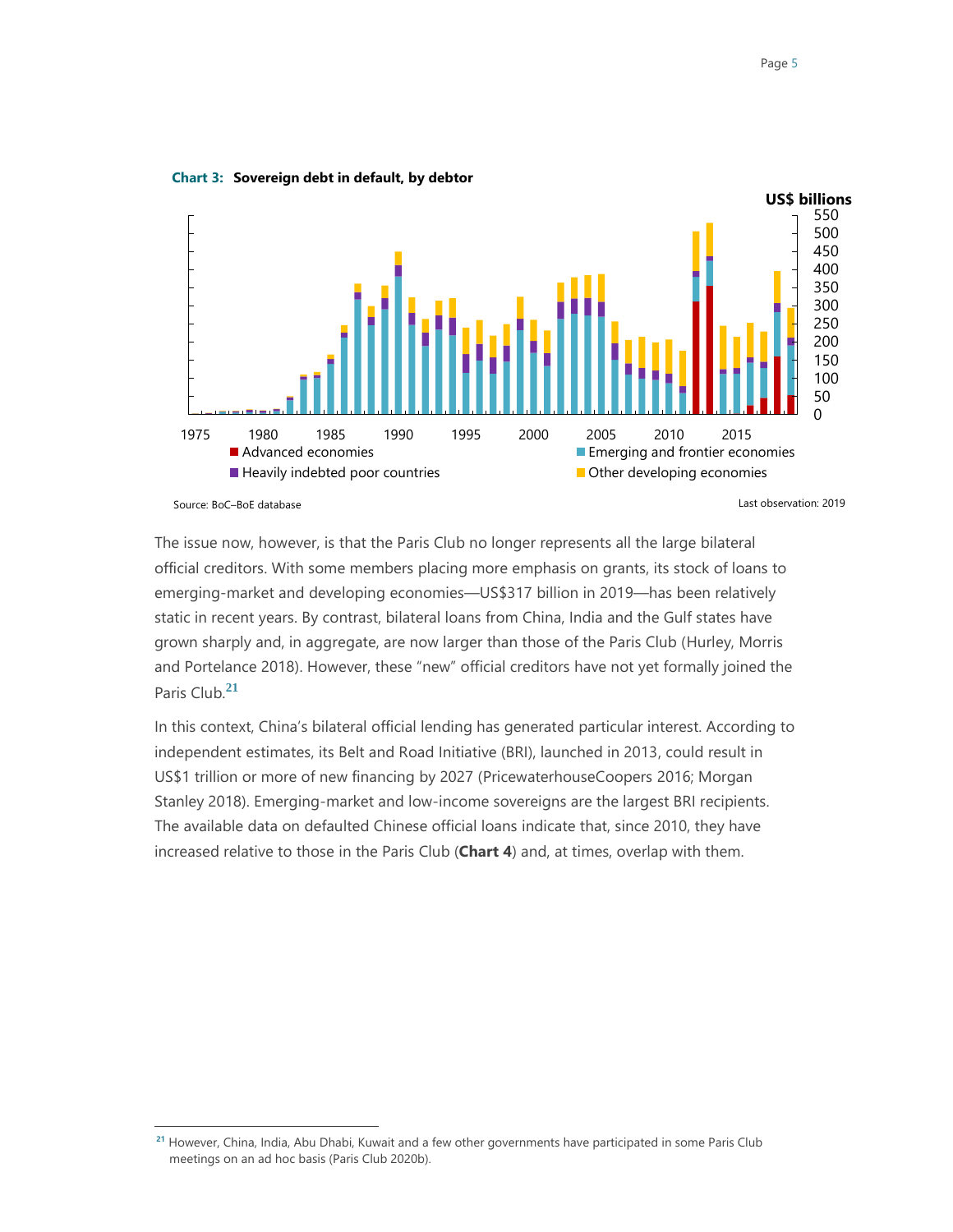

US\$

We compare the nominal value of debt in default by global public debt and both global GDP and the GDP of emerging-market and developing economies to assess the relative importance of sovereign defaults (**Chart 5**). At the start of the 1980s, sovereign defaults had minimal impact globally. However, by the middle of the decade, fiscal stresses affecting lowand middle-income countries were significant. The sovereign debt that defaulted, was restructured and (in many cases) was ultimately written down peaked in 1990, at 6.1 percent of global public debt. Relative to this group's GDP, the peak was sharper still, at 11.9 percent, but was milder in terms of global GDP, rising from near zero to 2.1 percent.<br>
But was milder in terms of global gublic debt and<br>
and the GDP of emerging-market and developing economies to assess the rimportance of sovere

#### **Chart 5: Sovereign debt in default as a share of global public debt and global GDP**



**%**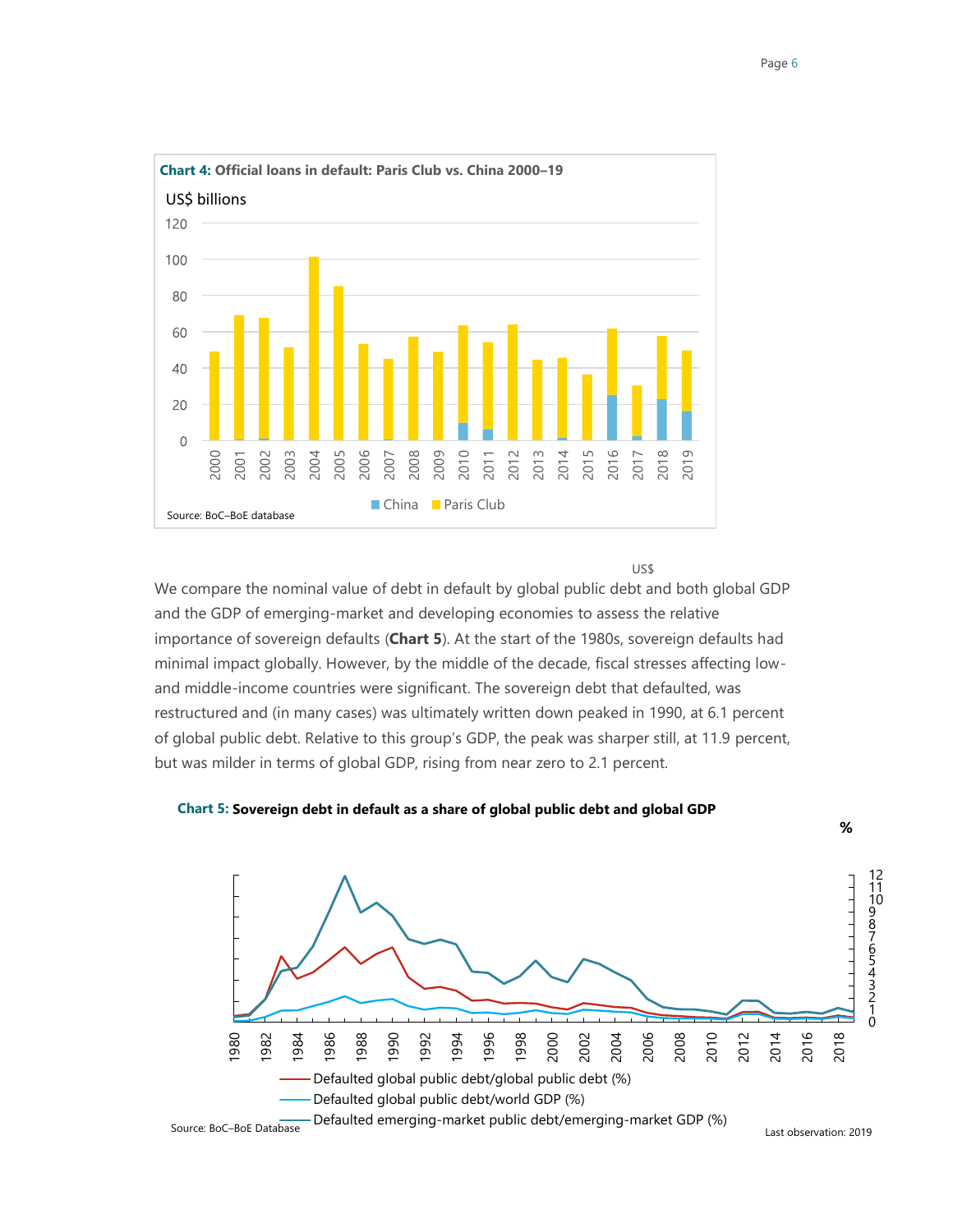**Chart 5** also highlights that the global footprint left by these debt workouts has since faded, despite Argentina's last big default in 2001 and the more recent restructurings of sovereign bonds and official loans in the euro area. Nonetheless, sparked partly by the global economic and financial shock of the 2020 COVID-19 pandemic, the frequency of such events looks set to rise significantly and to be more closely correlated with rising public debt burdens than at any time since the 1930s. The expected growth in number and scale of defaults, in turn, will challenge the existing framework for resolving them. In particular, rising US–Chinese tensions could weaken coordination among official creditors and result in more protracted default cases. As governments grapple with increasing fiscal challenges, these trends are worth watching alongside other risks to global financial stability.